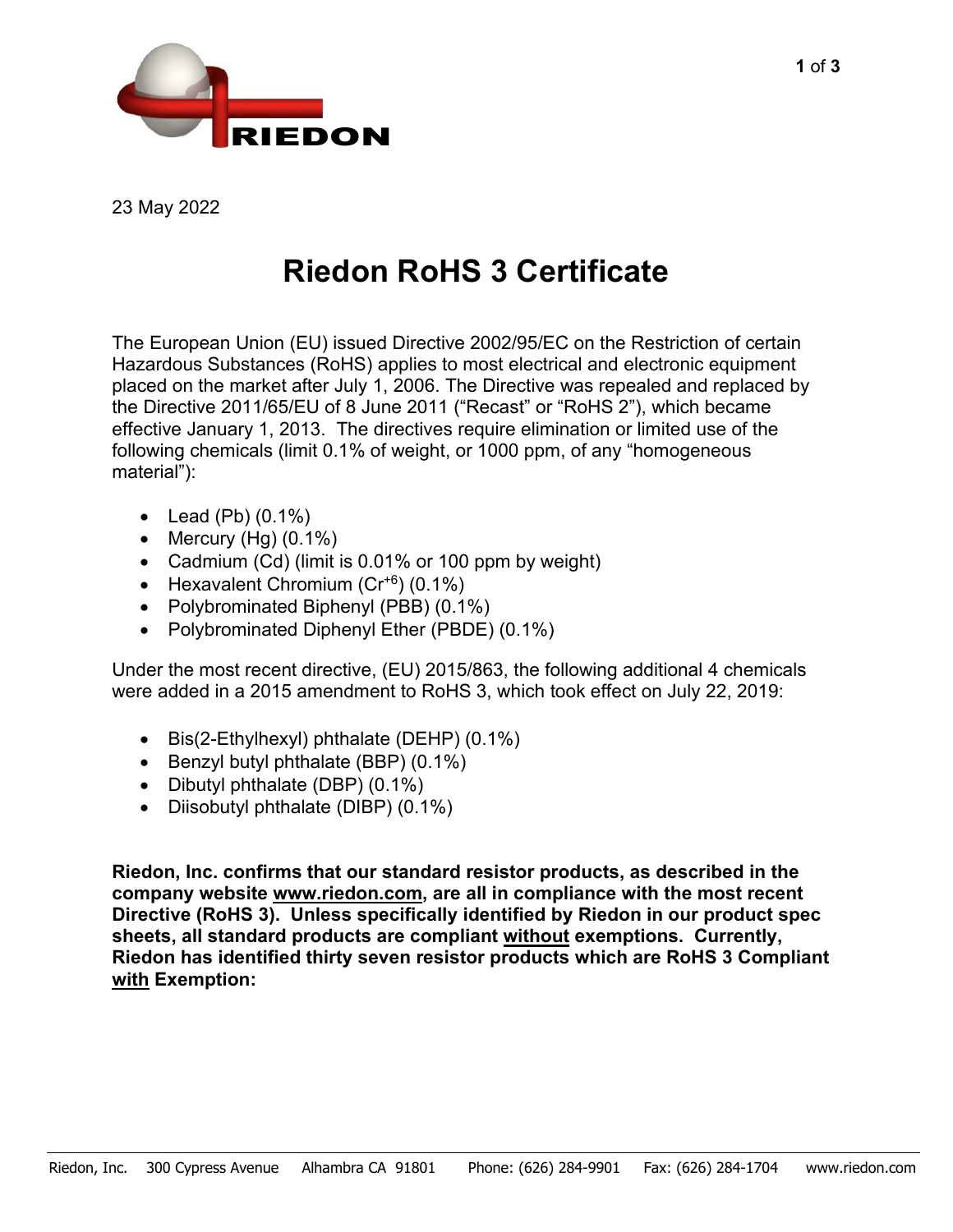

| <b>Riedon Resistor Products:</b>                     | <b>Exemption (*)</b> |
|------------------------------------------------------|----------------------|
| <b>ASC-Series - Anti Sulphur Chip Resistor</b>       | $7(c)-1$             |
| <b>CHR-Series - Non Magnetic Chip Resistor</b>       | $7(c)-1$             |
| <b>CLR-Series - Thick Film Chip Resistor</b>         | $7(c)-1$             |
| <b>CLS-Series - Thick Film Chip Resistor</b>         | $7(c)-1$             |
| <b>FPS-Series - Precision Shunt Resistor</b>         | 7(a)                 |
| <b>HVC-Series - Thick Film SMD Resistor</b>          | $7(c)-1$             |
| <b>MG-Series - Metal Film Resistor</b>               | $7(c)-1$             |
| <b>NHR-Series - Power Resistor</b>                   | $7(c)-1$             |
| <b>NHS-Series - Power SMD Resistor</b>               | $7(c)-1$             |
| <b>NPR-Series - Power Resistor</b>                   | $7(c)-1$             |
| <b>NPS-Series - Power SMD Resistor</b>               | $7(c)-1$             |
| <b>PCR-Series – Pulse Withstanding Chip Resistor</b> | $7(c)-1$             |
| <b>PFC-Series - Thick Film Power SMD Resistor</b>    | $7(c)-1$             |
| <b>PFS-Series - Power SMD Film Resistor</b>          | $7(a)$ & $7(c) - 1$  |
| <b>PFU-Series - High Voltage High Power Resistor</b> | 7(a) & 7(c)-1        |
| <b>PF1260-Series - Power Film Resistor</b>           | 7(a) & 7(c)-1        |
| PF2200-Series - Power Film Resistor                  | $7(a)$ & $7(c) - 1$  |
| <b>PF2470-Series - Power Film Resistor</b>           | 7(a) & 7(c)-1        |
|                                                      |                      |
| <b>Riedon Ammeter Shunt and Fuse Block Products:</b> | <b>Exemption (*)</b> |
|                                                      |                      |
| MKA - Ammeter Shunt with base                        | 6(c)                 |
| MKB - Ammeter Shunt with base                        | 6(c)                 |
| MKC - Ammeter Shunt with base                        | 6(c)                 |
| <b>RCS</b> - Ammeter Shunt                           | 6(c)                 |
| RS - Ammeter Shunt with base                         | 6(c)                 |
| <b>RSH</b> - Ammeter Shunt                           | 6(c)                 |
| <b>RSI</b> - Ammeter Shunt                           | 6(c)                 |
| <b>RSJ</b> - Ammeter Shunt                           | 6(c)                 |
| <b>RSL</b> - Ammeter Shunt                           | 6(c)                 |
| <b>RSN</b><br>- Ammeter Shunt with base              |                      |
| <b>RSW</b> – Ammeter Shunt                           | 6(c)                 |
| <b>SWA - Ammeter Shunt</b>                           | 6(c)                 |
| <b>SWB - Ammeter Shunt</b>                           | 6(c)                 |
| <b>SWE</b> - Ammeter Shunt                           | 6(c)                 |
|                                                      | 6(c)                 |
| WB - Ammeter Shunt with base                         | 6(c)                 |
| <b>WO2</b> - Ammeter Shunt                           | 6(c)                 |
| CFB - Fuse Block                                     | 6(c)                 |
| FB<br>- Fuse Block<br>- Fuse Block<br><b>NFB</b>     | 6(c)<br>6(c)         |